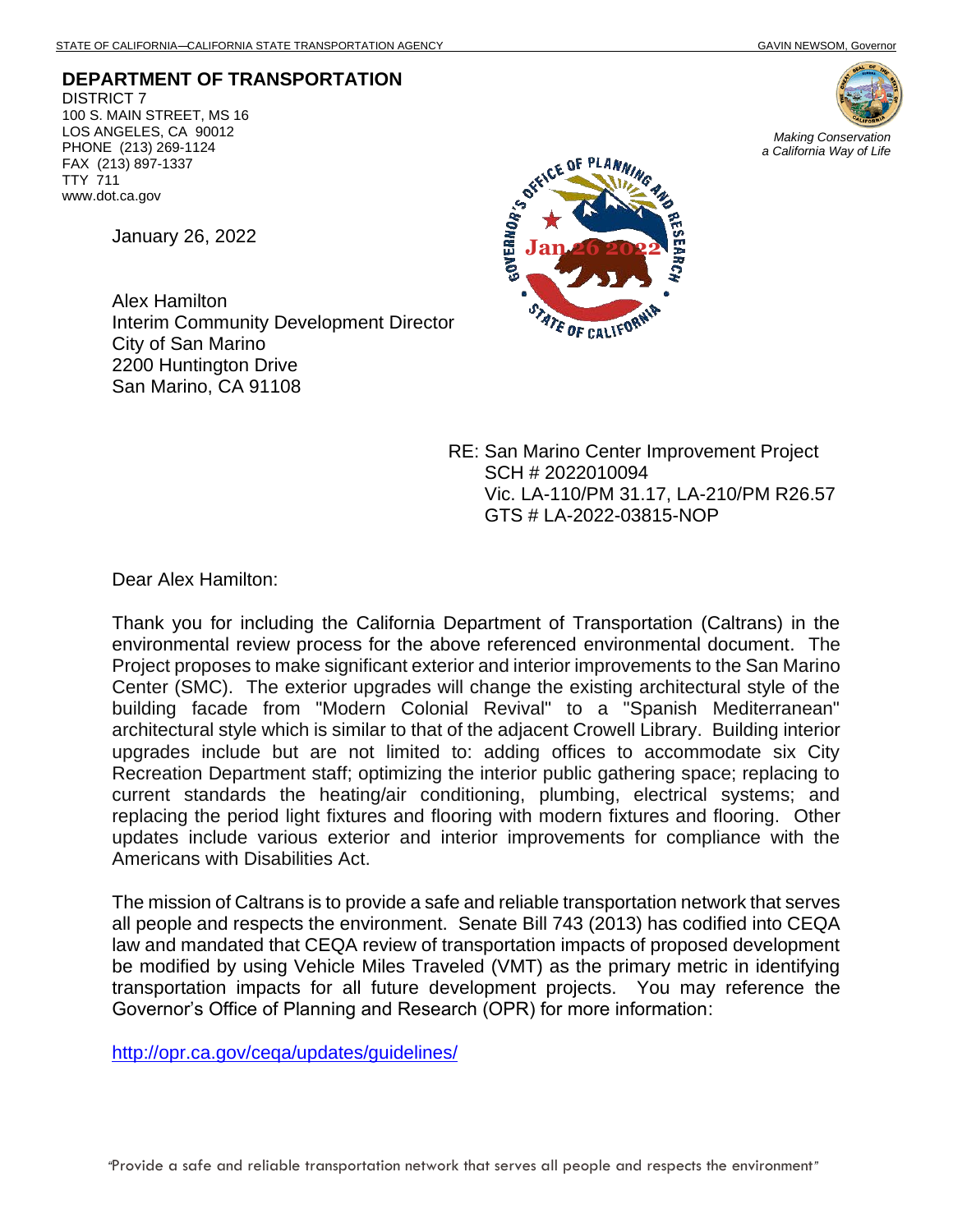Alex Hamilton January 26, 2022 Page 2 of 3

> As a reminder, VMT is the standard transportation analysis metric in CEQA for land use projects after July 1, 2020, which is the statewide implementation date.

> Caltrans is aware of challenges that the region faces in identifying viable solutions to alleviating congestion on State and Local facilities. With limited room to expand vehicular capacity, all future developments should incorporate multi-modal and complete streets transportation elements that will actively promote alternatives to car use and better manage existing parking assets. Prioritizing and allocating space to efficient modes of travel such as bicycling and public transit can allow streets to transport more people in a fixed amount of right-of-way.

> Caltrans supports the implementation of complete streets and pedestrian safety measures such as road diets and other traffic calming measures. Please note the Federal Highway Administration (FHWA) recognizes the road diet treatment as a proven safety countermeasure, and the cost of a road diet can be significantly reduced if implemented in tandem with routine street resurfacing. Overall, the environmental report should ensure all modes are served well by planning and development activities. This includes reducing single occupancy vehicle trips, ensuring safety, reducing vehicle miles traveled, supporting accessibility, and reducing greenhouse gas emissions.

> For this project, if needed, we encourage the Lead Agency to evaluate the potential of Transportation Demand Management (TDM) strategies and Intelligent Transportation System (ITS) applications in order to better manage the transportation network, as well as transit service and bicycle or pedestrian connectivity improvements. For additional TDM options, please refer to the Federal Highway Administration's *Integrating Demand Management into the Transportation Planning Process: A Desk Reference (Chapter 8).* This reference is available online at:

<http://www.ops.fhwa.dot.gov/publications/fhwahop12035/fhwahop12035.pdf>

You can also refer to the 2010 *Quantifying Greenhouse Gas Mitigation Measures* report by the California Air Pollution Control Officers Association (CAPCOA), which is available online at:

[http://www.capcoa.org/wp-content/uploads/2010/11/CAPCOA-Quantification-Report-9-](http://www.capcoa.org/wp-content/uploads/2010/11/CAPCOA-Quantification-Report-9-14-Final.pdf) [14-Final.pdf](http://www.capcoa.org/wp-content/uploads/2010/11/CAPCOA-Quantification-Report-9-14-Final.pdf)

The project site is planned to accommodate pedestrian and bicycle access via exclusive walkways which connect the site to the public sidewalks. The walkways minimize the extent of pedestrian and bicycle interaction with vehicles at the site and provide a comfortable, convenient, and safe environment which in turn can encourage use of active